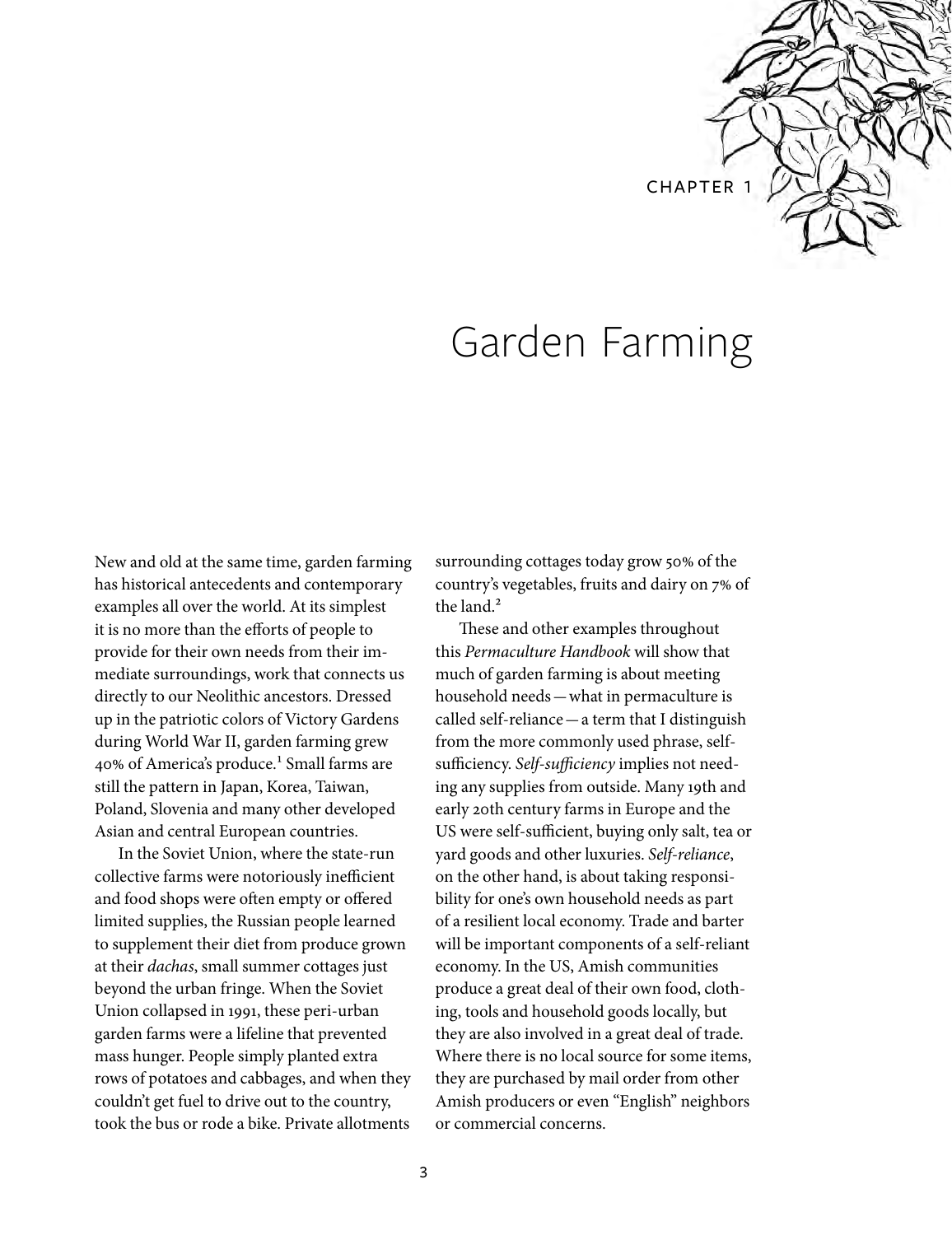#### Building Self-Reliance

Self-reliance is an aim of the permaculture design system. At the household and community level it increases security and independence, thus *resilience*, or the ability to absorb shocks and disturbances and to recover quickly from them. Self-reliance reduces dependence on distant sources and suppliers and thus reduces the energy intensity of food and other essentials, shrinking our ecological footprint. By meeting most of our own needs, we minimize the damage and dependency caused by global trade, more easily regulate our consumption and conserve resources. We also bolster our own capacity for survival and prosperity as well as our ability to aid others around us. Self-reliance is not about isolation, nor is it a dogma; rather it describes a rational hierarchy of independence and interdependence from which we can make ethical decisions about what we consume...and what we produce.

My own permaculture teacher, Lea Harrison, told a story that has remained with me about self-reliance. When visting the flat lowlands of Nepal in the 1980s to teach permaculture, she saw— in an area called the Terai many small farms with neat fields of millet, mustard, wheat and lentils, but there were few trees. As her hosts showed her around one village, she spotted a woodland across the valley which seemed to be of a very different character from the farms surrounding it, so she asked if they could take a look. It turned out to be the home compound of Mrs. Rai, a woman who ran a school for neighborhood children. Welcomed as a foreign dignitary, Lea was shown the grounds, which featured edible and economic species of every type; the children were pursuing their studies outof-doors, under the tree canopy. Lea asked her Nepali host how she had come to this place, and why it was so different from all the farms around it. Mrs. Rai laughed and replied, "Well, you see, if I needed it, I planted it. And this is what happened," explaining that her

method was to grow everything that she and her students would use for food, fiber and medicine. The result was a food forest of the sort that Lea had been teaching her own students how to plant and cultivate. As we have learned time and again, no one has a monopoly on good ideas.

We each begin our journey toward selfreliance with the most essential elements and those we can supply most easily, and we continue replacing things we consume with things we produce (or eliminating consumption of needless items altogether), until it ceases to be economically sensible or practical to do so. For example, our southern Indiana household is unlikely anytime soon to grow tea or lemons, or to forge our own wrenches or strike our own nails. We haven't turned off the water from the public system, but we use very little of it and should the need arise, we could supply our own for many months (or indefinitely) from roofwater caught and stored in tanks. We continue to shop in local markets, but we have food put by and we grow a lot of our own. Each year we increase the amount we grow and the amount we store, as well as the amount and variety of things we sell or trade. We are well started on the path to self-reliance, and I hope this book will encourage and empower you to set out on that path— and to make great strides along it.

Self-reliance is an important aim for any society that hopes to endure the challenges of the coming decades. When I visited Slovenia in 2005, I saw a small nation of small communities. The capital Ljubljana has the population size of Madison, Wisconsin, or Windsor, Ontario, while the whole nation is about as big as New Hampshire. It has a temperate climate somewhat similar to that of eastern Pennsylvania, stretching between a narrow coastline on the Adriatic Sea and the Julian Alps. Throughout the countryside and in small towns, almost every house seemed to have a garden. Up the hills behind the houses were rows of grapevines, which my friends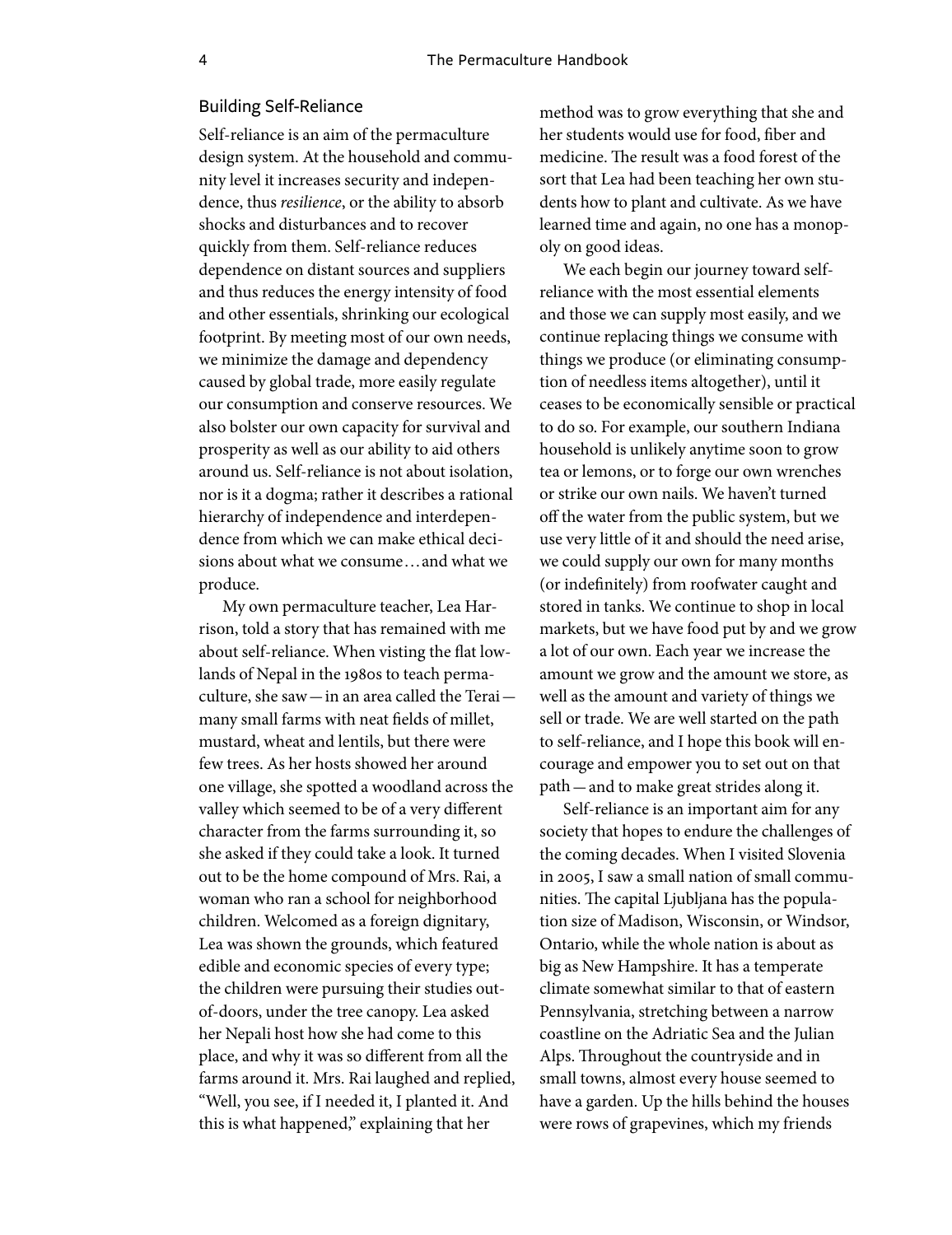told me enabled most households to make their own wine.

Slovenia is a prosperous nation of two million people, a former Yugoslav republic that has become a member of the European Union. When we visited, the roads, rail lines and other infrastructure of the country were in good shape, and the markets and shops seemed to be full of a wide variety of goods. There were many cars in use, most of them fairly new or in good condition. The food we ate was of good quality and served to us in generous amounts. The people looked trim and healthy. There was little evidence of environmental contamination or pollution. By any standard, Slovenians enjoy a good quality of life, but the nation also demonstrates a high level of self-reliance at the household level.

# Feeding the Cities

The idea that our towns and cities could feed themselves with a little help from the suburbs and the countryside nearby may strike most observers as preposterous, but, as this book attempts to show, the present state of agriculture and energy supply is so unstable that food security for town and country alike depends on our willingness to undertake self-reliance. There is no shortage of examples to inspire us. Hong Kong, one of the most densely settled territories on Earth, still managed during 2010 to grow a considerable amount of the poultry required by its inhabitants on land within the tiny enclave.<sup>3</sup> Havana today, as a result of changes in post-Soviet Cuban agriculture, has over 35,000 urban gardens producing about half the fresh food consumed in that city of two million, plus a market selling local produce in each one of its 2,000 neighborhoods.4

Tenochtitlan, a pre-Columbian city of 200,000 on the site of modern Mexico City, was substantially fed from intensively cultivated water gardens nearby. Historically, food from these gardens traveled to market by canoe.<sup>5</sup> Remnants of the gardens, called



Land is meticulously cared for in Slovenia, and domestic self-reliance is high: only single trees or small patches of forest are cut. Stacks of lumber can be seen curing throughout the countryside. Drying hay is roofed, and the flowers of elder and other perennials are harvested for home use and market. [Credit: Peter Bane]



Canals in the shallow lakes provide boat access to *chinampas* in Xochimilco, south of Mexico City. [Credit: Scott Horton]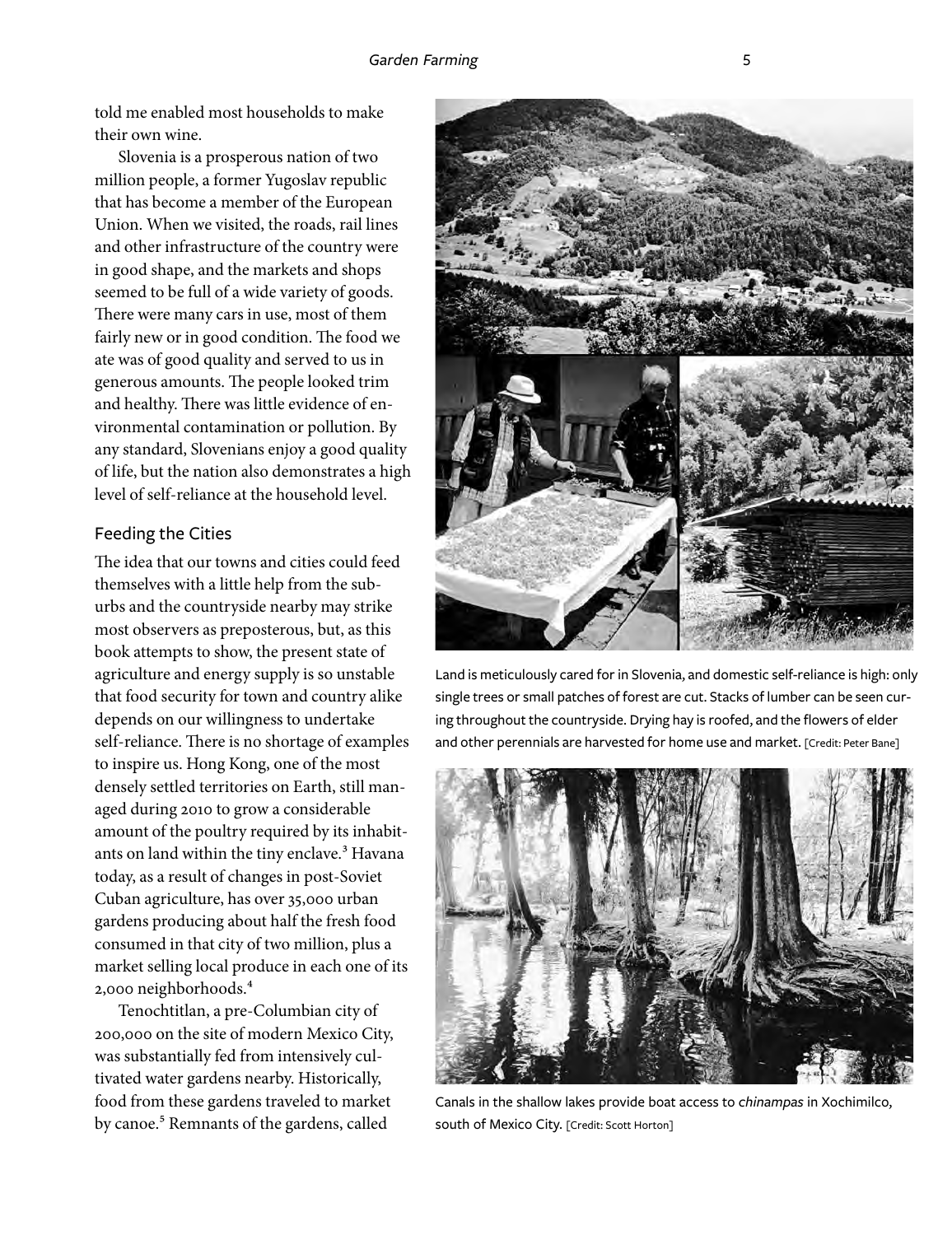*chinampas*, persist today and are grown on raised beds in the shallow lakes.

New York at the turn of the 19th century was fed by a complex and productive garden agriculture on Long Island and from small farms up the Hudson Valley and in New Jersey. The term *truck farming* comes from the practice of trucking produce from farm to city markets, a matter of a few hours travel by horse-drawn wagon.<sup>6</sup>

Nor is the practice of self-reliance remote from us in either time or space. Today in North America, the fastest growing forms of agriculture are small peri-urban farms of less than 20 acres growing vegetables for market.<sup>7</sup> Much of this movement is driven by a demand for local and organic food stemming from concerns about personal and ecosystem health. And quite a bit of it is off the official radar. North Americans are learning to be discerning food consumers, and farmers markets are burgeoning.<sup>8</sup> This also means that many more people are choosing to start farming than at anytime since World War II.9

### A New Sustenance

When the history of the 20th century is written two hundred years from now, one of the things I imagine writers will recognize as contributing the most to human evolution is the emergence of what is loosely termed *organic agriculture*. By that I do not mean the codification of certain practices under sanction of the US Department of Agriculture, but a broad movement that preceded and gave rise to that codification and which is likely to outlast that august but deeply corrupt agency. Rather, I point to forms of farming and gardening that generate soil fertility as well as crops for market and consumption— farming that can regenerate landscapes, ecosystems and even whole societies. Humans have practiced agriculture for 10,000 years without understanding why it works, and as a consequence most long-term agricultural practices and the civilizations built on them have collapsed from one or another failure to maintain ecological balance. Again and again, soils became exhausted, salted from irriga-



Faster than almost any other civilization, North Americans have destroyed their soils by plowing, poisoning and salting with fertilizer and irrigation. [Credit: erjkprunczyk via Flickr]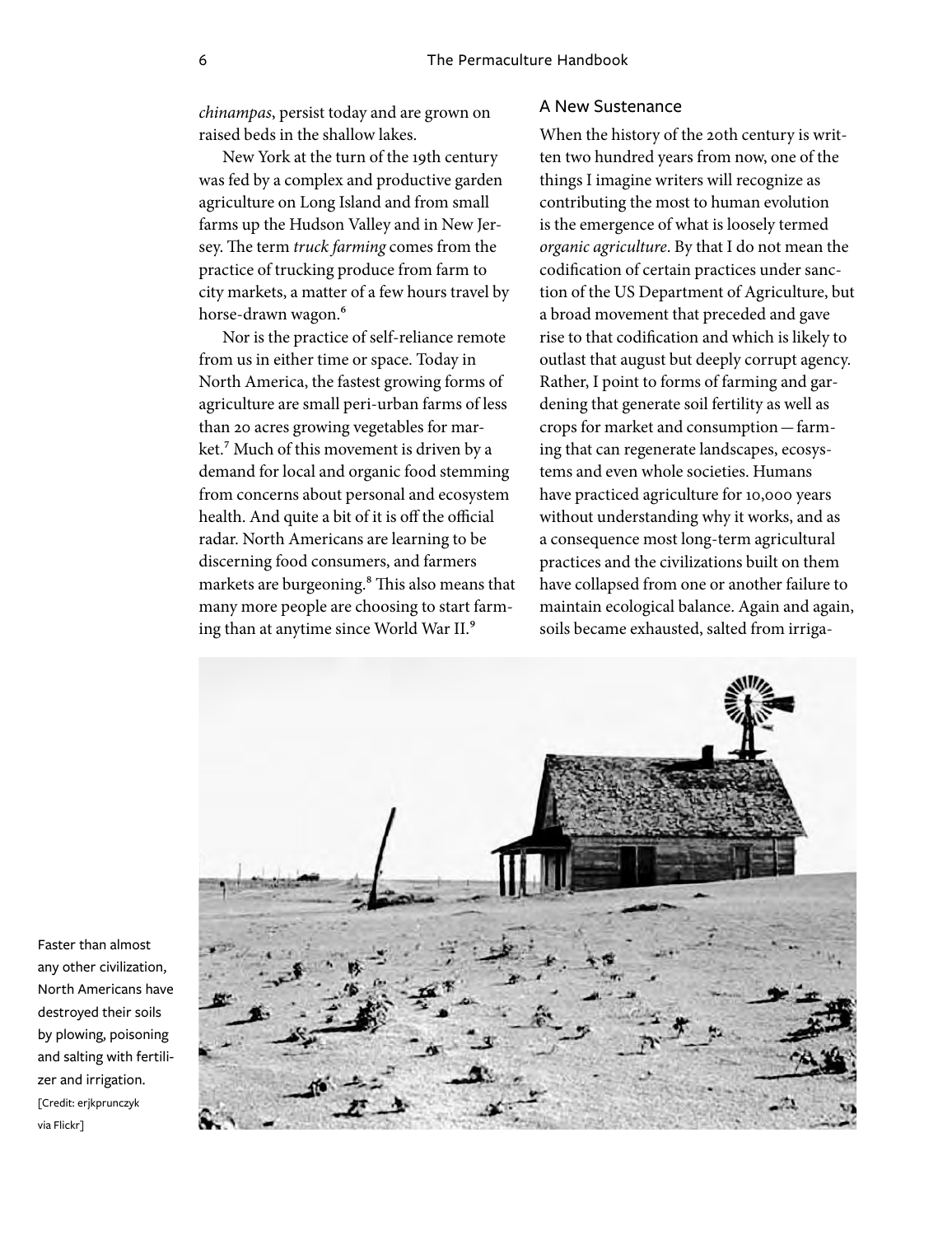tion, eroded because of plowing; the climate changed because too many trees had been cut or the population increased beyond the ability of farmers to provide food.

To understand the profound importance of regenerative agriculture, the kind of farming that builds natural capital, we need to see it not as a fringe or retrograde activity— "unable to feed the world," as conventional agronomists would claim— but as a heroic and undersung achievement in the face of overwhelming institutional neglect, cultural dissipation, economic monopolies and dire ecological challenges from chemical, nuclear and genetic pollution, climate change and an eroding resource base in the land and in society. Tracing the threads of progressive agriculture and ecology against the backdrop of the rise of a consolidated industrial food system will, I hope, show how the former carry a true populist mandate which we must now champion to reclaim the common wealth of the earth itself and to secure a future for ourselves and our descendants.

#### Oil Turns the Tables

The end of World War II brought about a transformation of the US economy. The enormous productive capacities of wartime industry were shifted to provide housing, transportation, consumer goods and new machinery for agriculture. Chemical factories which had been turning out munitions and synthetics for the war switched to fertilizer and pesticide production, while the government through agricultural extension, centered at the research universities and bolstered by a triumphant chemical science, promoted the model of industrial farming. Forty-acresand-a-mule was now out, and every John Doe farmer was urged to buy a John Deere tractor, a combine and a sprayer. The logic of Fordism gained the upper hand, and by the 1970s, Nixon's Secretary of Agriculture, Earl Butz, a brilliant but benighted agronomist from Purdue University, was announcing to American

farmers the new national policy, "Get big or get out."10

Food growing shifted from regional economies to a national system of increasingly specialized producers and processors. The Interstate and Defense Highway System, initiated under Eisenhower in 1957 as a makework guarantee against another depression, enabled trucking to displace rail delivery of many cargoes, but especially it enabled large California and Florida growers to exploit their long-season advantage to capture most of the nation's market for fruits and vegetables, leaving a hollowed-out agriculture through the Corn Belt hanging onto beef, hogs, corn, soybeans and some small grains and hay as the basis of a shrinking farm sector. First poultry processing, and later pork and beef production, were consolidated by a few large meat-packers, while the profitability of small, mixed farming was eviscerated. More and more farms went under the auctioneer's call, their impoverished and depressed former proprietors remaindered to fill low-end jobs in a booming industrial economy.

Even as local truck and dairy farms disappeared under suburban sprawl, organic gardening began to gain traction through the publishing and research efforts of J.I. Rodale and the stimulus of best-selling Connecticut author Ruth Stout, whose books on mulch gardening promoted a lazy approach.<sup>11</sup> Get spoiled hay from the farm down the road, she wrote: pile it on your garden and plant into it, and you'll never have to weed. Millions were inspired to try, even if the scientific basis was still obscure. Stout's work was important too in being an early urban critique of agricultural dogma, and an important call for differentiation between farming— with all its connotations of peasant drudgery— and gardening, which was blithe, sophisticated and smart. Stout was a *bon vivant* who enjoyed the company of New York's literati. She wanted her garden to flourish, but she didn't want it to rule her life. Home gardening and organic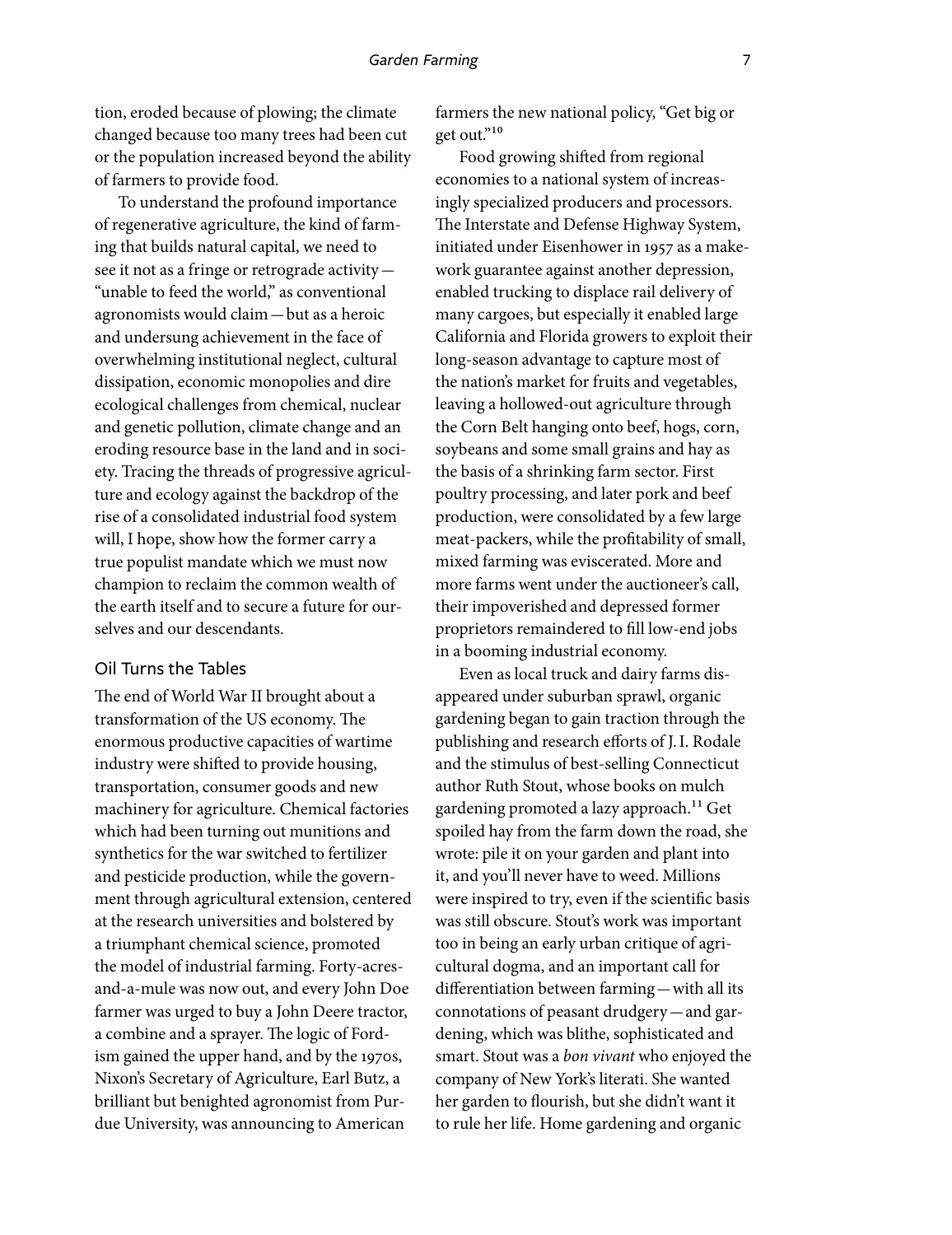Small-scale seed exchanges and wider networks are helping to maintain crop diversity in the face of corporate seed control and monoculture farming. [Credit: Soren Holt]



methods got a further boost when Rachel Carson exposed the dangers of pesticides, vaunted by industry and government then and since as the guarantor of abundant food surpluses.<sup>12</sup>

The bigger-is-better thread of this story continued to unfold in ways that are increasingly familiar and deeply tragic. Industrial agriculture, striving for ever-greater economies of scale, grew hand-in-hand with food processing industries that consolidated many thousands of smaller producers into gigantic and increasingly multinational conglomerates. The Green Revolution, funded by the Rockefeller and Ford Foundations, exported the DNA of industrial agriculture to India, Mexico, the Philippines and Indonesia, major centers of both traditional farming and agricultural diversity.<sup>13</sup> Environmental contamination continued to increase, much of it driven by agrochemicals, pharmaceuticals and the industrial processing and packaging of food for transport. These industries, whose roots run through the death camps of Nazi Germany and the laboratories of the nuclear and munitions complex of war and empire, eventually consolidated into a global oligopoly enclosing food, medicine and seeds, and vernacularly called Big Pharma. By 1970, the components of this cartel had already begun lobbying for patent protection for plant breeding to ensure the commercial viability of hybrid seeds; subsequently they would argue and connive for genetic manipulation of plants and animals to increase their control over the world's food supply.14

The popular response to this rising tide of industrial pollution and social sabotage erupted in 1970 with the environmental movement, but early legislative victories in the establishment of the Environmental Protection Agency, and the adoption of the Clean Water Act and Endangered Species Act among other landmark laws, had mixed results. US rivers and streams got cleaner, but coal-powered plants continued to evade smokestack regulation, so acid rain and mercury pollution spread further. The Reagan-Thatcher worldwide reaction against the progressive measures of the 1970s rolled out a program of corporate theft and upward concentration of wealth in the name of deregulation, "free" trade and other abominations of Milton Friedman's economic theology. With the installation of George W. Bush as Deciderin-Chief in the United States, a concerted rollback of progressive laws (such as the Bill of Rights) and a subverting of environmental regulation and oversight became the agenda of the national government in the US. Since 2008 we have seen the crash of this conceit, if not yet a cleanup of the wreckage or a thorough prosecution of the perpetrators.

It must be pointed out that none of this economic concentration would have been possible without a massive application of petroleum-based energy. Like fish in the sea, North Americans have swum in the ocean of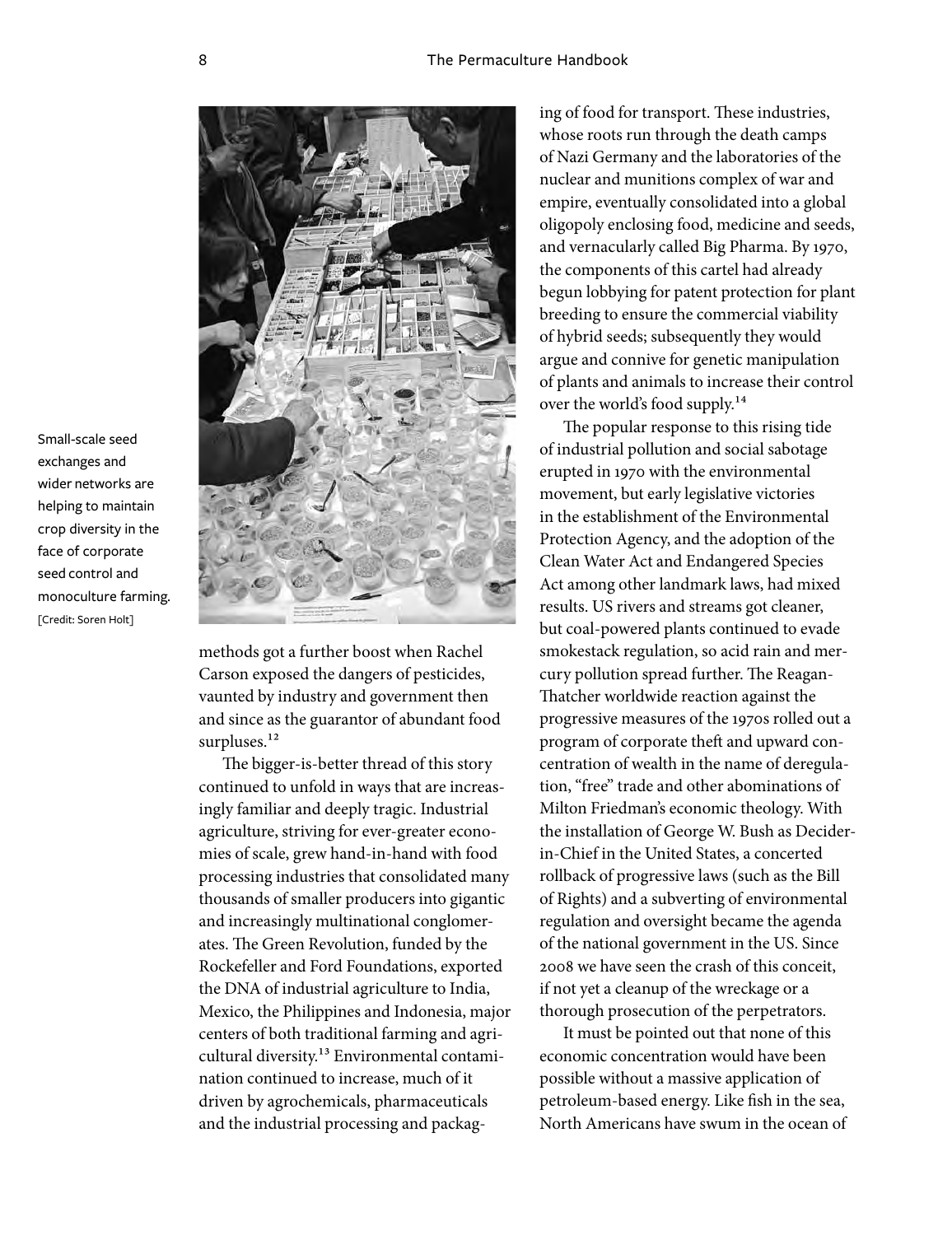cheap hydrocarbons for so long that we have almost no frame of reference for thinking about a world without them. Not everyone, however, has been so blinkered.

#### Another Way

Mostly outside the lens of the mass media, the twinned thread of a resurgent popular sovereignty has gathered resources, asserting that another world is not only possible but necessary. Contesting complex and multidimensional issues in obscure global forums, the political activism of smallholders has been little understood by North Americans living in the cocoon of empire. As patent protection, intellectual property rights in plant breeding and later genetic engineering began to enclose the world's common heritage of crop diversity for private profit, seed-saving groups and networks sprang up around the world.

Indian nuclear physicist Vandana Shiva was an early and incisive voice against the destructive enclosure of agriculture. Her 1991 address to the International Permaculture Conference in Nepal was an important element in my own education about the politics of diversity.15

By the 1970s, the leisure pursuits of gardening, combined with concerns about food safety and a cultural wave of back-to-the-land reaction against industrial excess and soulless work led to an explosion of small-scale experiments in organic farming. *Mother Earth News*, *Harrowsmith Magazine* and *Acres U.S.A.* emerged as voices for this nascent eco-agriculture and chroniclers of the growth of renewable energies and other cultural and technical innovations supporting a new agrarianism. *Mother* and *Harrowsmith* aimed at new homesteaders, while *Acres* publisher Charles Walters marketed his papers to those trying to make a living in farming. *Acres* led the call for rural regeneration with a populist critique of big government agriculture policy and wed this to alternative scientific views of health taken in a variety of slices: through

soils, pasture plants, animal nutrition and of course into food, the human body and an environmental paradigm of medicine.16

Poet and Kentucky farmer Wendell Berry became a prophet of this new movement with the publication of his 1976 book, *The Unsettling of America.*17 It was a call for a renewal of the agrarian roots of the country. Agronomist and Methodist lay preacher Wes Jackson entered the fray in 1980 with his collection of essays, *New Roots for Agriculture.* Jackson has continued and deepened his researches into a new ecological basis for agriculture at the Land Institute, arguably now Kansas's greatest cultural offering to the world.<sup>18</sup>

Farmers of the upper Midwest, reacting to the agricultural depression and dispossession of the early 1980s, banded together as the National Farmer's Organization to protest agricultural policy, but soon turned these political impulses into economic traction by founding the Coulee Region Organic Producers and Packers, a cooperative which has grown into the largest marketer of organic farm produce in the nation, doing business as "Organic Valley."™ Other marketing innovations helped the increasing number of small organic farmers who were experiencing productive success find outlets for their crops. In 1981, Robyn Van En of Indian Line Farm in Massachusetts helped pioneer in North America the Community Supported Agriculture (CSA) model of subscription farming that had originated in Switzerland and Japan in the late 1970s.<sup>19</sup> By linking food consumers directly with food producers, CSA reduced costs, spread the considerable risk of farming widely, helped small and new farmers get into business and flourish and built local economic connections that formed the basis of new communities of place. Over 12,500 CSAs are now operating through the US and more than 500 in Canada. Bob and Bonnie Gregson described this movement through their own experience on two acres outside Seattle in a small 1996 booklet.<sup>20</sup> They boasted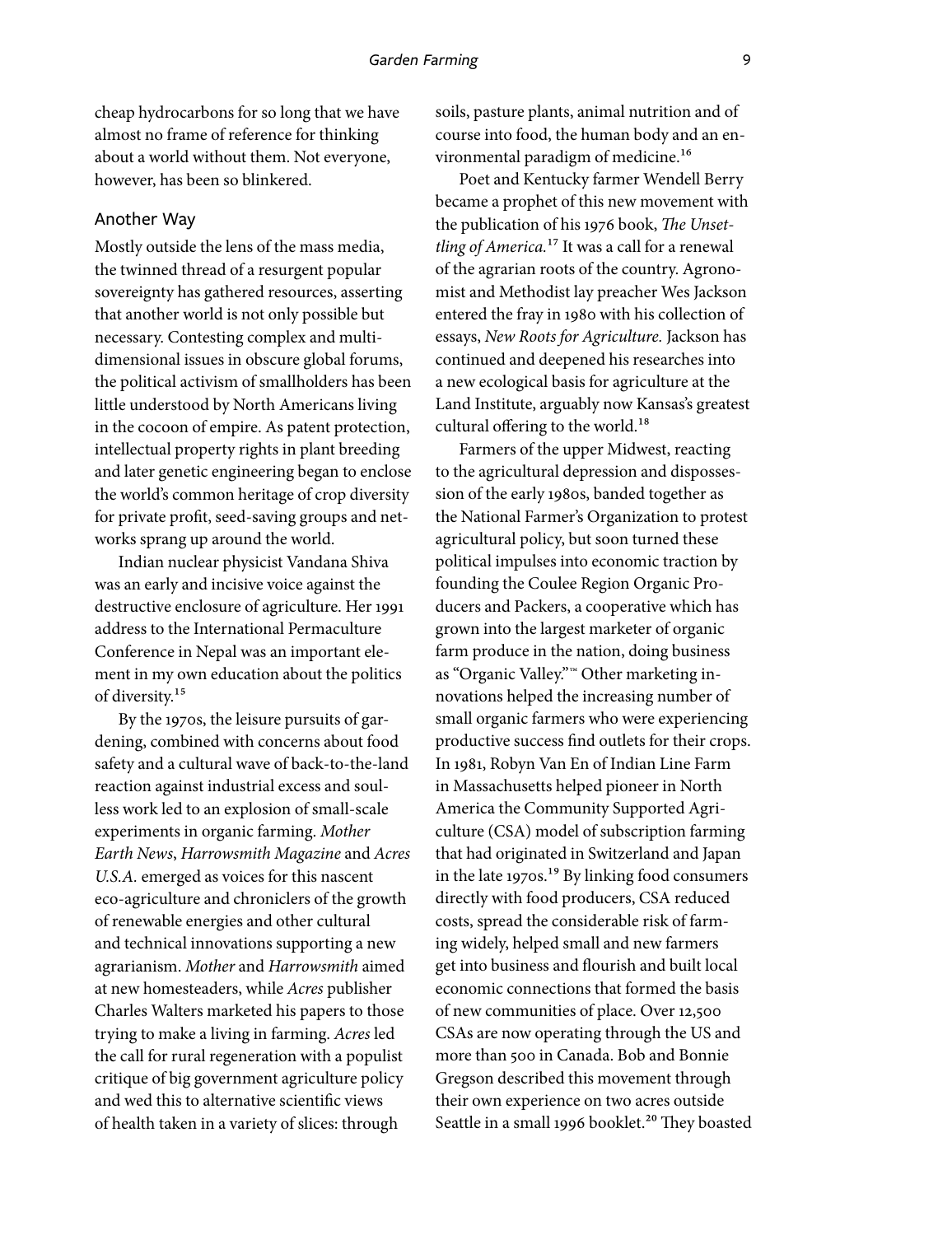of a comfortable middle-class income from half their land supplying city families with vegetables, small fruits and eggs eight months a year, with time in the winter for knitting, repairs, crafts and other leisurely or cash pursuits. They predicted that a torrent of others would follow in their wake, and indeed many tens of thousands have.

Not all the lines that now converge on garden farming began on tiny plots. The intensive grazing management insights of Frenchman Andre Voisin<sup>21</sup> were picked up by Alan Savory, who carried the grazing message wrapped in a broad systemic theory called "Holistic Management" to mostly larger farmers and ranchers in Australia, New Zealand and the western US. These ideas, which exploit the possibilities of movable electric fencing and portable watering systems to enable graziers to condense animals into compact areas of pasture and move them frequently, mimicked the impacts and outcomes of predator-herd interactions in nature that Voisin had written of and that Savory had seen in Africa. The resulting agricultural savannas were many times more productive than traditional pasture management and grew far healthier animals and meat than confinement feedlot operations. When entrepreneurs such as Joel Salatin, whose family had tried innovative farming methods in Venezuela in the 1950s before returning to Virginia in 1961, bred the direct-to-consumer marketing model with the productive power of rotational grazing, then backcrossed the offspring with a line of pure polyculture, a breakout champion was born.<sup>22</sup> Salatin has made the rounds of farm conferences across the continent and has leapt out of his self-described box as "a Christian, libertarian environmentalist" into avant garde circles through permaculture courses and even the eco-entrepreneurs' summit Bioneers conference in wealthy Marin County, California. More recently, perennial agricultural writer Gene Logsdon has described his own smaller-scale rotational grazing on a

32-acre garden farm in Ohio.<sup>23</sup> He predicted that millions could adopt his pasture practices on spreads as small as five acres.

## Descending the Energy Mountain

In the paragraphs above I have sketched the emergence of small-scale and regenerative farming as a viable alternative to the juggernaut of industrial agriculture and Big Pharma. The hope of the former is that it can survive and prosper through the continuing aggressive expansion and ultimate collapse of the latter. The growth of industrial agriculture and the emergence of global monopolies combining seed, food processing, chemical manufacture and pharmaceuticals track well with the increase in application of fossil energy to human purposes. How these immense aggregations of capital and power unwind cannot be entirely foreseen, though sudden collapse is a distinct possibility. That they have grown fat on an empire of oil, that their fortunes are tied to it and that the empire is now well into its final decades of decline is a central presumption of this book and a fact well enough established by others that I shall not argue it here.<sup>24</sup>

We are not going to eat food grown in test tubes, no matter how many science fiction novels have been published. We will continue to need to cultivate the soil of the Earth. But with changing and unstable climate everywhere, and in the wake of modernity's massive dislocation of traditions, we find ourselves in utterly novel and not entirely friendly territory. The familiar is no guide to the future, and in any case is being swept away before our very eyes.

The global monopolists are right about one thing: we do need a system. How else can seven billion people figure out how to live on a rapidly evolving (or devolving) planet? But we don't want a system that imposes one solution on everyone and everything. That's death. We need a system that offers us an unchanging reference point in a world of continual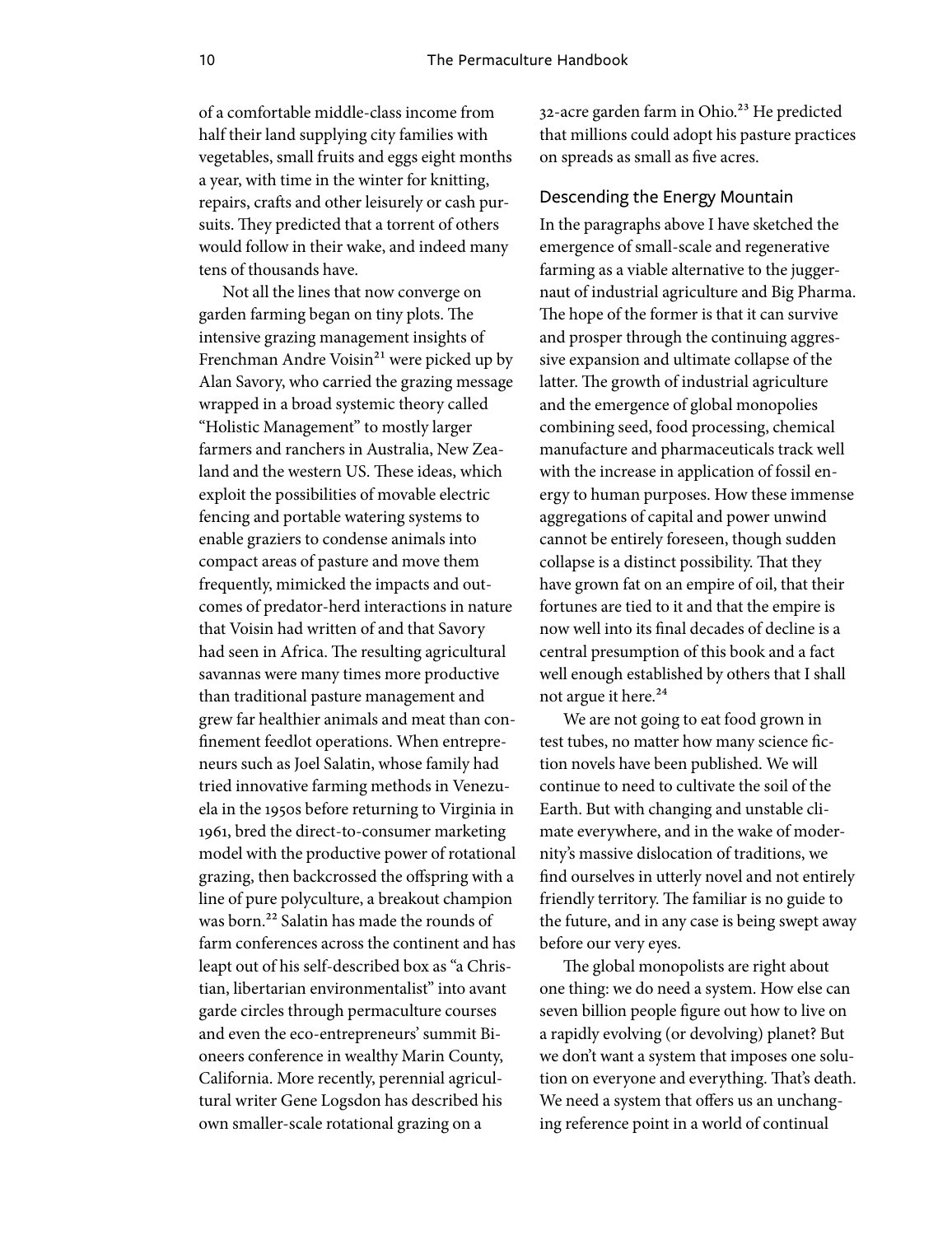change— a system that is accessible to all human beings in all cultures and all places, and that empowers each of us to continue to unfold its mysteries. We call this empirical exploration and systematization of the selforganizing and phenomenal world *science*, and its growth is one of the great gifts of our plunge into the corrupting cesspit of fossil energy.

We cannot expect, however, to continue for long increasing our knowledge of the world by splitting atoms at great cost and peril, or by launching rockets into deep space, though these things are wondrous. The word science comes from a Latin root that means to split or cut, and most of the early and powerful discoveries of science came from cutting things apart into their pieces and discovering the relationship of those pieces to other pieces. The world, as a result, is pretty well blown up and is quite in danger of coming apart in great chunks if human beings don't quickly learn how to knit things together gracefully again. Fortunately, out of the ramifications of scientific exploration came the science of ecology which, unlike most fields of science until quite recently, began and continues as an integrative discipline (geography and anthropology are two similar fields that come to mind).

### A New Science of Holism

Like many branches of science, *ecology* is the study of relationships, but unlike most scientific disciplines, it is the study not of one element to another, but of all to all systematically. Ecology looks at living communities or assemblages of many species of plants, animals, microbes and the landscapes they inhabit to assess the quantity and quality of information and resources that flow within the system. It can identify system boundaries and can see where information is missing and when it is critically threatened (as, for example, when a key species goes extinct and an important function of the whole system

consequently fails). And like the novel discipline of systems analysis with which it shares a common intellectual structure, ecology is the study of feedback loops and their consequences. In other words, it looks at how living communities relate within and without.

Ecology operates with a novel kind of logic and solves problems differently than most disciplines. Ecological thinking is the fundamental tool for regenerative agriculture and for garden farming. It underpins permaculture design. The problems of ecosystems, or indeed of biology, like the problems of business or cities or politics or farming, are problems of *organized complexity*: that is, they have many elements, but not an infinite number, and all the elements within the system affect all the others. The problems of ecology are not like the problems science began to untangle in the 19th century when mass phenomena came into our awareness: elections in which millions voted, the organization of telephone exchanges or the marketing of consumer goods. These kinds of problems involve *unorganized complexity*, in which there are often literally millions of elements, none of which is in any dependent relation to the others, but which systems nonetheless display regular patterns of behavior and which can be studied and understood using tools such as statistical analysis.<sup>25</sup>

The problem-solving methods of ecology involve a kind of thinking we now call holistic. They require that we think about wholes and their relationships to other wholes. Each element has its own integrity and, if alive, is self-regulating as well, yet each is also related to others within the system, influenced by feedback.

*Holism* is the paradigm of the age we have recently entered. It erupted in the mass mind about four decades ago and has been accepted and integrated into the various intellectual disciplines and arenas of culture at different rates. In the monocultural paradigm of conventional agriculture, when a crop is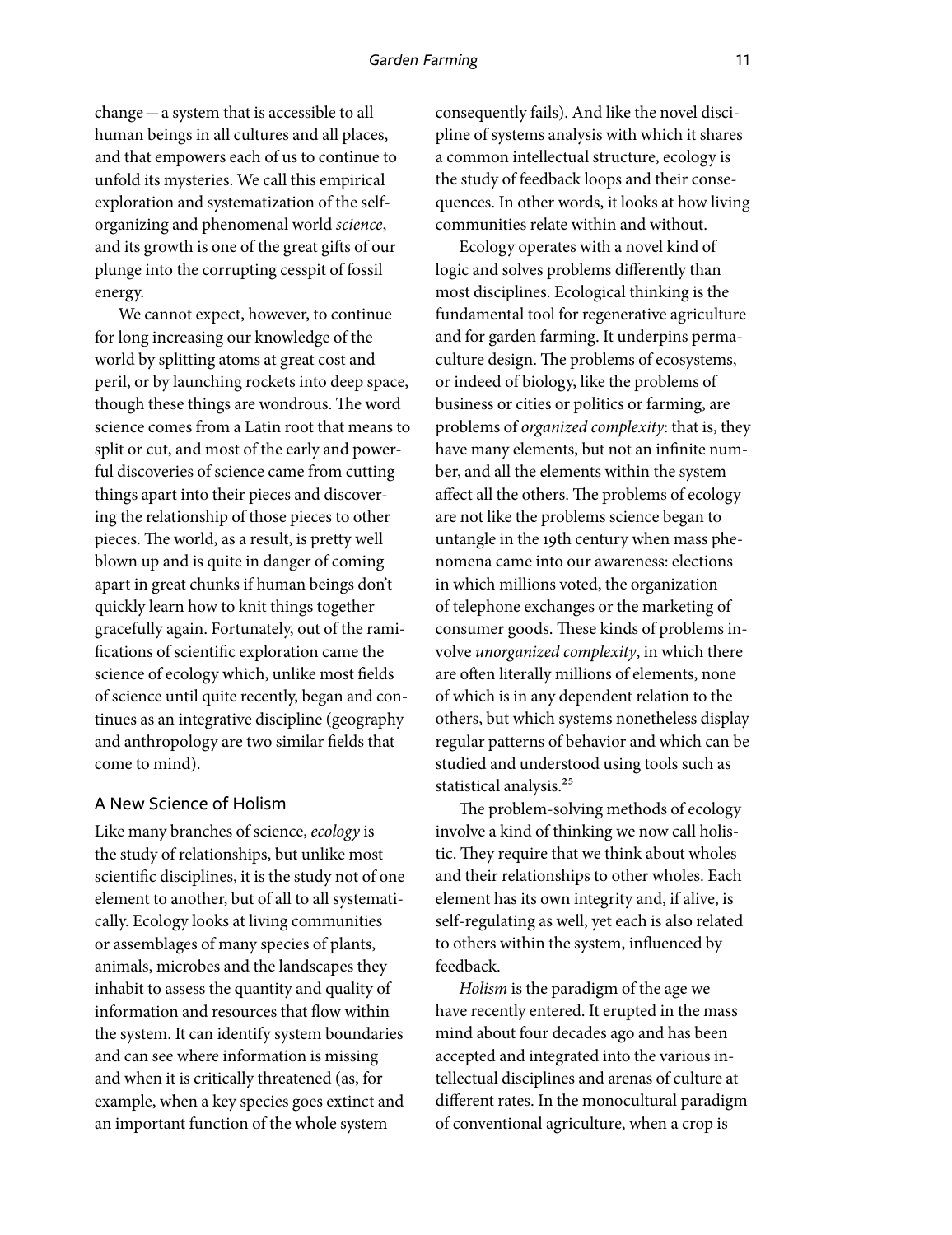

Worldwide oil consumption has outpaced discovery for over 40 years, reaching ratios of 5:1 in the last decade. [Credit: Colin Campbell]

> "attacked" by an insect "pest," the farmer calls in the cavalry to rout the bad bugs, just as in movie westerns. He (usually he) sprays a chemical to kill the insect. The crop is saved, the dollar cost of the chemical is justified by the much greater value of the crop preserved for sale at market, and great industries have arisen on these insights. Seen from holistic perspective, however, the chemical causes illness in workers at the factory, illness in farmers on the land, accumulates in the crops grown and thus reaches consumers invisibly, may drift to the neighbors, stay in the soil or run off in the waters, and it kills not only the pest organism, but 50 other kinds of insects, some of which were predators of the pest, a part of the biological information feedback of the ecosystem. The pest organism, which breeds by the millions and evolves rapidly, is now set back, but some of its population survive to breed greater resistance to the temporarily effective but permanently damaging chemical. The cycle repeats. From 1940 to 1984, crop losses to insects in the US rose from 7% to 13%. $^{26}$  The incidence rate of all cancers rose 1.1% per year from 1973 (the first year statistics were collected nationally in the US) to 1996, a massive increase. Approxi-

mately 400 cases of cancer occur every year per 100,000 persons, up from about 300 a generation ago.<sup>27</sup> Similarly, operating on the "bad-bug" theory of medicine, hospitals have become a major source of antibiotic-resistant pathogens.28 But the small magic tricks of conventional medicine and agriculture are failing in the face of nature's much greater laws of balance. The "problems" that the monocultural mind sees as "pests" or "pathogens" are, in the holistic framework, forces or organisms trying to clean up or rebalance a failing system, indicators of ill health to be treated not by adding to the burden of death and morbidity, but by nurturing more and greater life.

#### Permaculture Envisions a New Commons

It was the genius of Australians David Holmgren and Bill Mollison to seize on the critique of industrial civilization offered by the 1972 Club of Rome report, *The Limits to Growth* which first brought systems analysis and computer modeling to the resource and energy flows underpinning the world economy— and marry it to practical applications of ecological theory.29 They took seriously the book's predictions of resource and energy shortages by